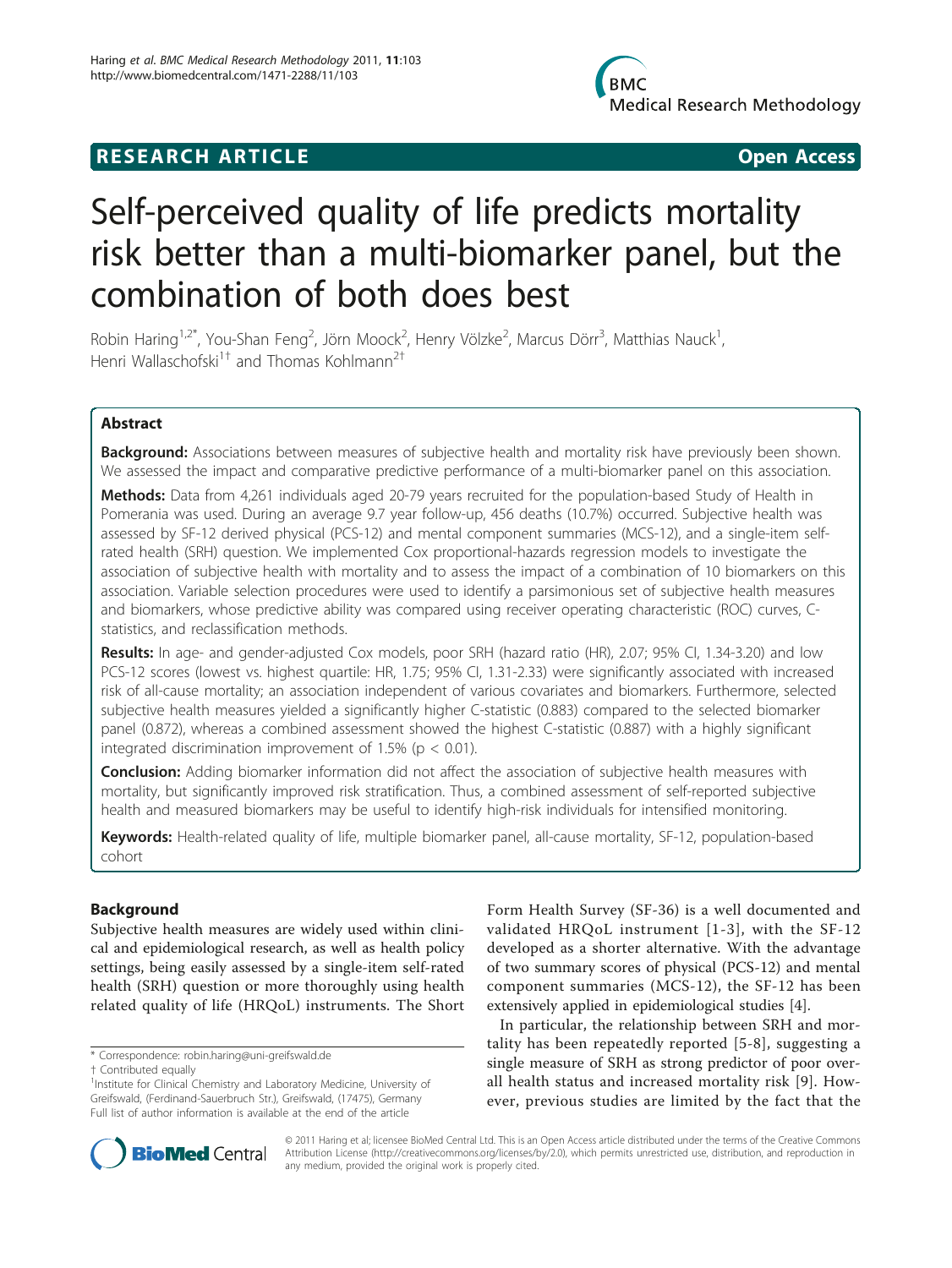associations between subjective health and mortality have been assessed in elderly [[10-12](#page-8-0)] or disease-specific patient populations including conditions such as cancer [[13](#page-8-0),[14\]](#page-8-0), diabetes mellitus [\[15\]](#page-8-0), coronary artery disease [[16,17](#page-8-0)], respiratory disease [[18,19](#page-8-0)], chronic kidney disease [[20\]](#page-8-0), or infection by HIV [\[21](#page-8-0)]. Beside these limitations, the impact and comparative predictive performance of different biomarkers on the association between subjective health measures and mortality risk is largely unknown. This is even more intriguing, as the multi-biomarker approach has recently gained widespread attention as powerful predictors of clinical [[22,23\]](#page-8-0) and subclinical outcomes [[24\]](#page-8-0).

The present study aims to investigate the impact and comparative predictive performance of a multi-biomarker panel on the association of subjective health with mortality, analyzing data from the 10-year follow-up of the population-based Study of Health in Pomerania (SHIP).

## Methods

#### Study population

The SHIP is a population-based cohort study in West Pomerania, conducted in the north-eastern area of Germany comprising the cities of Greifswald, Stralsund, Anklam and 29 surrounding communities with a total of 212,157 residents [\[25,26](#page-8-0)]. A representative sample of 7,008 adults aged 20 to 79 years was invited to participate. A two-stage cluster sampling method was adopted for this purpose from the WHO MONICA in Germany (Augsburg) and yielded twelve five-year age strata for both genders, each including 292 individuals in a total of 34 towns or villages. Only individuals with German citizenship and main residency in the study area were included. The net sample (without migrated or deceased persons) comprised 6,267 eligible subjects, of which 4,308 finally participated (response proportion 68.8%). Data collection was performed in two examination centers (Greifswald and Stralsund) between October 1997 and May 2001 after written consent was obtained from each participant. The study conformed to the ethical guidelines of the Declaration of Helsinki as reflected in an a priori approval by the local Ethics Committee of the University of Greifswald. Subjects with missing data for the modelled variables  $(N = 49)$  were excluded, yielding a study population of 4,259 individuals.

## Measures

A computer-assisted personal interview assessed sociodemographic information including age, gender, educational level ( $<$  10,  $=$  10, or  $>$  10 years of education), civil status (cohabitation), and occupational status (having no paid job, worker, employed, academic/self-employed); health-related behaviour including physical activity

(physical training during summers or winters for at least one hour a week), excessive/high-risk alcohol consumption (> 30 g alcohol/day for men and > 20 g alcohol/day for women [[27\]](#page-8-0)), smoking habits (current, former, or never-smoker), and diet (gender-specific tertiles from a validated food-frequency questionnaire reflecting food quality [[28\]](#page-8-0)); as well as subject's self-reported medical history including hypertension, myocardial infarction, stroke, and diabetes mellitus. Because income is a household-level variable, "equalized" household income (in Euros) was calculated using the commonly adopted procedure of the Luxembourg Income Study to divide the household income by the square root of the number of household members [[29\]](#page-8-0). Somatometric measures included waist circumference (WC), measured to the nearest 0.1 cm using an inelastic tape midway between the lower rib margin and the iliac crest in the horizontal plane with the subject standing comfortably with weight distributed evenly on both feet. We measured HRQoL using the two SF-12 components PCS-12 and MCS-12. To assess SRH, we used the single-item question: "Over the last 12 months would you say your health has been very good, good, fair, poor, or very poor?"

Laboratory assessment of the multi-biomarker panel included measurement of 10 biomarkers from distinct biological pathways associated with increased morbidity and mortality including inflammation [high sensitive Creactive protein (hs-CRP)], hemostasis (fibrinogen), metabolic disturbances [glycated hemoglobin (HbA1c), total cholesterol, and triglycerides], liver disease [gamma glutamyltransferase (GGT)], kidney disease [urine albumin and glomerular filtration rate (GFR)], thyroid status [thyrotropin (TSH)], and hypothalamic-pituitary-adrenal axis activity [insulin-like growth factor-I (IGF-I)]. Biomarkers were measured as follows: hs-CRP determined immunologically on a Behring Nephelometer II with commercially available reagents from Dade Behring (Dade Behring, Eschborn, Germany); plasma fibrinogen assayed according to Clauss using an Electra 1600 analyzer (Instrumentation Laboratory, Barcelona, Spain); HbA1c determined by high-performance liquid chromatography (Bio-Rad Diamat, Munich, Germany); total cholesterol measured photometrically (Hitachi 704, Roche, Mannheim, Germany); triglyceride determined enzymatically using reagents from Roche Diagnostics (Hitachi 717, Roche Diagnostics, Mannheim, Germany); urine albumin determined on a Behring Nephelometer (Siemens BN albumin; Siemens Healthcare, Marburg, Germany); GGT measured photometrically (Hitachi 717; Roche Diagnostics, Mannheim, Germany); creatinine determined with the Jaffé method (Hitachi 717, Roche Diagnostics, Germany) and the GFR estimated according to the modified MDRD formula [[30\]](#page-8-0); TSH measured by immunochemiluminescent procedures (Byk Sangtec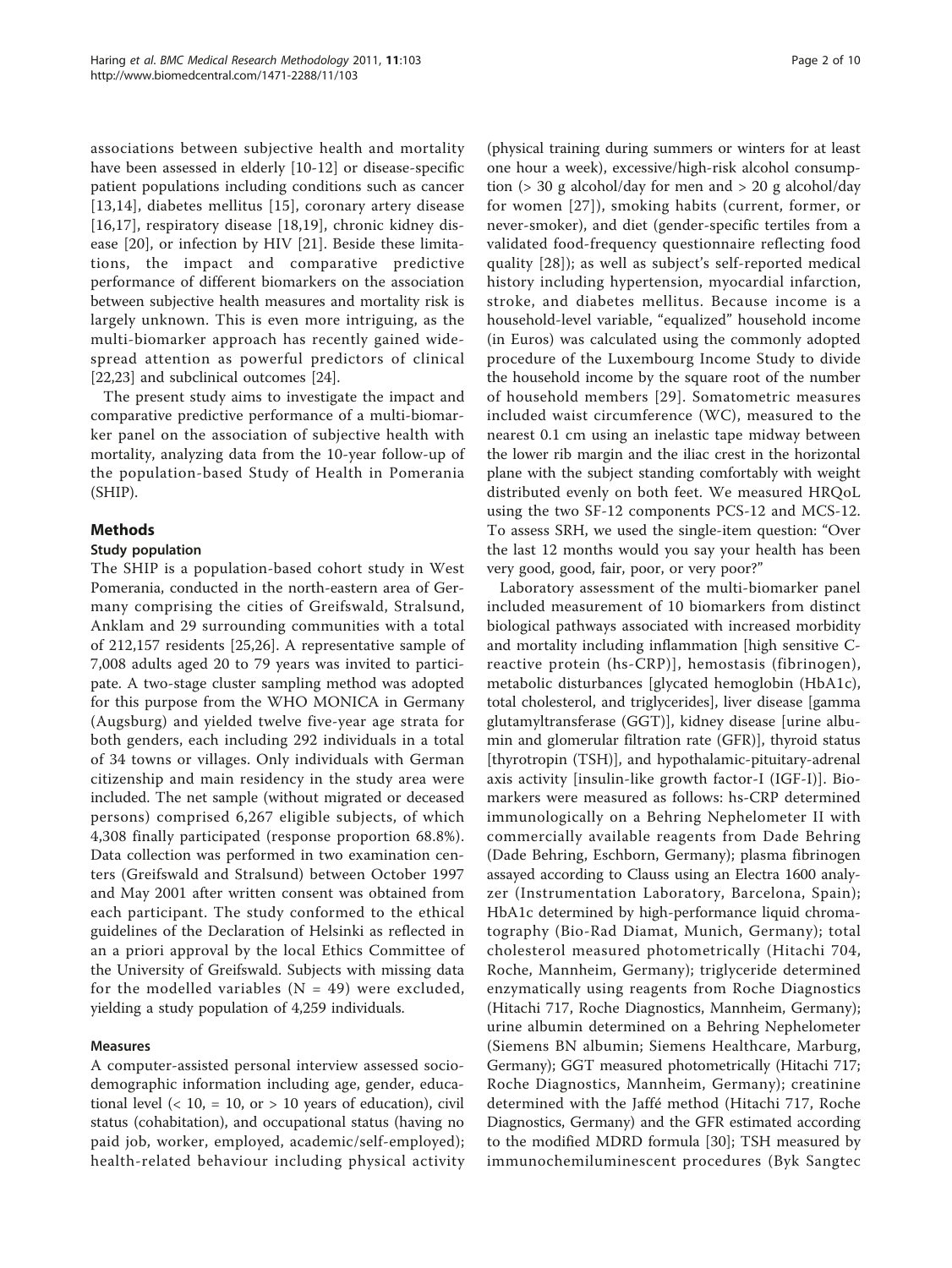Diagnostica, Frankfurt, Germany); and IGF-I determined by automated two-site chemiluminescence immunoassays (Nichols Advantage; Nichols Institute Diagnostica GmbH, Bad Vilbel, Germany) [[26\]](#page-8-0).

Information on vital status were acquired at regular intervals from time of enrollment into the study through December 15, 2009. Individuals were censored at either death or loss to follow-up. The number of months between baseline examination and censoring was used as follow-up length.

## Statistical analysis

Data on quantitative and qualitative characteristics are expressed as median (inter-quartile range), or percent, respectively. Intergroup comparisons with regard to vital status were performed using  $\chi^2$  test (qualitative data) or a Mann-Whitney-U test (quantitative data). PCS-12 and MCS-12 were divided into quartiles to calculate crude incidence rates (per 1000 person-years) and to perform multivariable Cox proportional-hazards regression models associating PCS-12, MCS-12, and SRH with all-cause mortality. Kaplan-Meier survival curves were graphed for SRH and compared using the log-rank test. First, we prespecified gender- and age-adjusted Cox models and included alternately socio-demographic factors (civil status, educational level, occupational status, and equalized income), behavioral factors (smoking status, alcohol consumption, physical activity, food consumption, and WC), comorbidities (hypertension, myocardial infarction, stroke, and diabetes mellitus), and the multi-biomarker panel (hs-CPR, fibrinogen, HbA1c, total cholesterol, triglyceride, GFR, albumin, GGT, TSH, and IGF-I). In secondary analyses, we used backward ( $p \ge$ 0.20 for removal) and forward elimination ( $p < 0.05$  for inclusion) procedures to identify a parsimonious adjustment set among all of the applied standard covariates and the multi-biomarker panel.

To compare the predictive performance of the implemented models, we measured the area under the receiver operating characteristic (ROC) curve, or C-statistic, and tested their differences using STATA's "roccomp" command. The C-statistic ranges from 0.5 (no discrimination) to a theoretical maximum of 1 (perfect discrimination) and is equivalent to the probability that the predicted risk is higher for a case (decedent) than for a non-case (survivor) [\[31](#page-8-0)]. Furthermore, we estimated the integrated discrimination improvement (IDI) to examine whether the prediction on the basis of a model without the biomarker panel was significantly improved after inclusion of the biomarker panel [[32\]](#page-8-0). In contrast to the net reclassification improvement which needs a priori meaningful predicted risk categories, the integrated discrimination improvement is based on continuous differences in the predicted risk from new and old models.

Page 3 of 10

IDI were obtained with logistic regression models that examined deaths through 10-years of follow-up.

We assessed the potential effect modification of the investigated associations by age and gender through additional inclusion of multiplicative interaction terms (age and gender \* HRQoL and SRH, respectively) into the applied multivariable Cox models. To account for the potential impact of changing risk factor patterns over time, we entered the applied adjustment sets as time-varying covariates into the analysis. Further sensitivity analyses were performed by recalculating the applied models stratified by 20-year age-groups and gender, as well as adjusting for possible non-response bias by using inverse probability weights [\[33](#page-8-0)]. An elevated level of item nonresponse of > 5% was an issue with regard to the MCS-12 and PCS-12. Therefore we used multiple imputations by chained equations (MICE) as an extremely suitable algorithm to obtain completed versions of incomplete MCS-12 and PCS-12 [[34,35](#page-8-0)]. Item nonresponse from all further variables was less than 2%. We verified that the assumption of proportionality of hazards was satisfied. Hazard ratios (HR) were calculated with a 95% confidence interval (95% CI). We considered two-sided P value less than  $p < 0.05$  to be statistically significant. This manuscript was written in accordance with the STROBE statement, giving guidelines for reporting of observational studies [\[36](#page-8-0)]. All statistical analyses were performed using Stata 11.0 (Stata Corporation, College Station, TX).

## Results

Data on subjective health measures, biomarkers, and covariates are presented in Table [1.](#page-3-0) During 41,180 person-years (mean, 9.7 years;  $25^{th}$ , 9.3;  $75^{th}$ , 10.7) of follow-up, 456 individuals (10.7%) died, resulting in an overall death rate of 11.1 deaths per 1000 person-years. Crude incidence rates of all-cause mortality decreased across quartiles of PCS-12 but not MCS-12 (Table [2](#page-4-0)).

In Cox proportional-hazards models adjusted for gender and age, we found a distinct association between low PCS-12 scores and all-cause mortality, showing that subjects with PCS-12 scores in the lowest quartile had an increased mortality risk (HR 1.75; 95% CI 1.31-2.33) compared to subjects in the highest quartile. The inclusion of potentially confounding socio-demographic factors (HR, 1.63; 95% CI, 1.22-2.17), behavioral factors (HR, 1.78; 95% CI, 1.33-2.40), comorbidities (HR, 1.60; 95% CI, 1.19-2.14), as well as the multi-biomarker panel (HR, 1.64; 95% CI, 1.19-2.27), attenuated the estimates only slightly (Table [3\)](#page-4-0). P for trend statistics confirmed that HRs were linearly elevated across PCS-12 quartiles in all applied models ( $p < 0.001$ ). Cox proportionalhazards analyses for low MCS-12 scores did not yield any associations with all-cause mortality (Table [3](#page-4-0)). We further conducted Cox models for the association of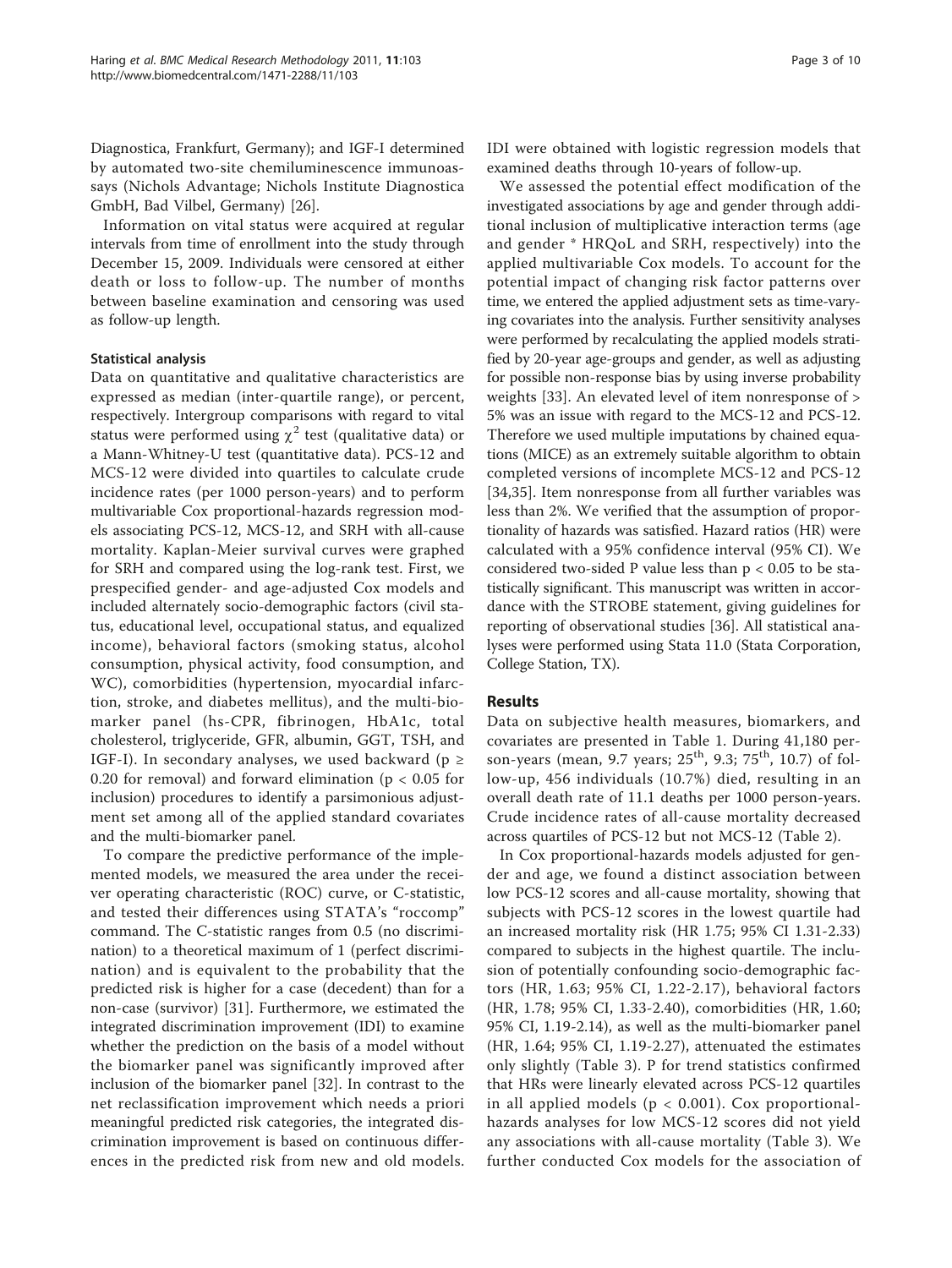## <span id="page-3-0"></span>Table 1 Baseline characteristics of the study population stratified by vital status

| <b>Characteristics</b>                  | Survivors ( $N = 3,803$ ) | Decedents ( $N = 456$ ) | $\mathsf{p}$ * |
|-----------------------------------------|---------------------------|-------------------------|----------------|
| Gender, female                          | 53.2                      | 32.2                    | < 0.001        |
| Age, years                              | 47.0 (34.2; 60.4)         | 70.3 (63.4; 76.2)       | < 0.001        |
| Physical component scale (PCS-12)       | 48.1 (44.2; 50.3)         | 43.9 (39.1; 48.8)       | < 0.001        |
| Mental component scale (MCS-12)         | 44.4 (40.7; 47.6)         | 46.1 (41.6; 50.2)       | < 0.001        |
| General health, %                       |                           |                         | < 0.001        |
| very good & good                        | 18.7                      | 5.3                     |                |
| fair                                    | 64.5                      | 53.7                    |                |
| poor & very poor                        | 16.8                      | 41.0                    |                |
| Civil status (cohabiting), %            | 76.3                      | 67.4                    | < 0.001        |
| Educational level, %                    |                           |                         | < 0.001        |
| < 10 y                                  | 35.5                      | 75.3                    |                |
| $= 10 y$                                | 48.3                      | 17.6                    |                |
| >10y                                    | 16.2                      | 7.1                     |                |
| Occupational status, %                  |                           |                         | < 0.001        |
| Worker                                  | 15.7                      | 2.9                     |                |
| Employee                                | 32.4                      | 4.4                     |                |
| Academic/self-employed                  | 5.9                       | 1.8                     |                |
| No paid job                             | 46.0                      | 90.9                    |                |
| Household income, €                     | 949.0 (636.8; 1214.3)     | 970.5 (703.0; 1175.0)   | 0.464          |
| Smoking status, %                       |                           |                         | < 0.001        |
| Never                                   | 36.1                      | 32.2                    |                |
| Former                                  | 32.8                      | 42.9                    |                |
| Current                                 | 31.1                      | 24.9                    |                |
| Subject's medical history, %            |                           |                         |                |
| Hypertension                            | 20.8                      | 46.2                    | < 0.001        |
| Myocardial infarction                   | 2.6                       | 9.6                     | < 0.001        |
| Stroke                                  | 1.6                       | 8.1                     | < 0.001        |
| Diabetes mellitus                       | 4.8                       | 20.2                    | < 0.001        |
| Riskful alcohol consumption, %          | 14.8                      | 12.2                    | 0.137          |
| Physically active, %                    | 44.1                      | 24.5                    | < 0.001        |
| Waist circumference, cm                 | 88.1 (78.0; 98.2)         | 97.2 (89.0; 104.2)      | < 0.001        |
| Food consumption, %                     |                           |                         | < 0.001        |
| Unfavorable                             | 35.4                      | 48.1                    |                |
| Regular                                 | 22.5                      | 27.1                    |                |
| Optimal                                 | 42.1                      | 24.8                    |                |
| High sensitive C-reactive protein, mg/l | 1.25 (0.62; 2.90)         | 2.48 (1.17; 5.59)       | < 0.001        |
| Fibrinogen, g/l                         | 2.83 (2.50; 3.33)         | 3.25 (2.76; 3.80)       | < 0.001        |
| Glycated hemoglobin, %                  | 5.3 (4.9; 5,7)            | $5.8$ $(5.3; 6,4)$      | < 0.001        |
| Total cholesterol, mmol/l               | 5.66 (4.91; 6.47)         | 5.89 (5.15; 6.55)       | 0.009          |
| Triglycerides, mmol/l                   | 1.45 (0.99; 2.22)         | 1.74 (1.24; 2.68)       | < 0.001        |
| Albumin (urine), mg/l                   | 7.5 (4.2; 15.2)           | $12.1$ (6.1; 33.6)      | < 0.001        |
| Gamma glutamyltransferase, µmol/L s     | $0.33$ $(0.23; 0.55)$     | 0.40 (0.27; 0.76)       | < 0.001        |
| Glomerular filtration rate, ml/min      | 75.3 (66.7; 84.1)         | 66.8 (56.8; 78.4)       | < 0.001        |
| Thyrotropin, mU/l                       | $0.67$ $(0.45; 0.98)$     | $0.59$ (0.36; 0.91)     | < 0.001        |
| Insulin-like growth factor-I, ng/ml     | 136.0 (105.2; 174.4)      | 107.5 (82.6; 142.2)     | < 0.001        |

Data are percentages or median (25<sup>th</sup>; 75<sup>th</sup>).

 $*$  p-values based on  $\chi^2$  (qualitative data) or Mann-Whitney-U test (quantitative data).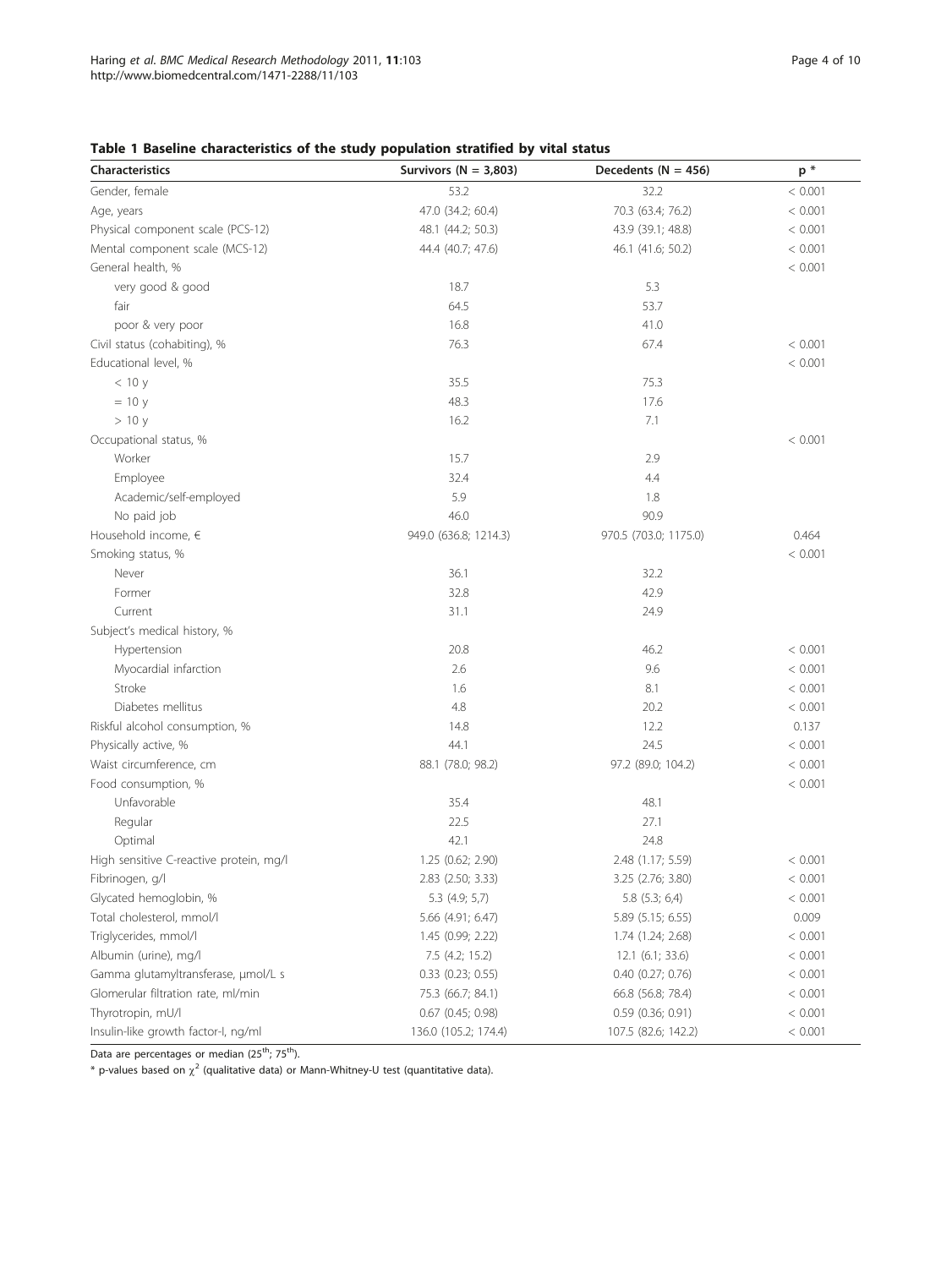|                                                                  | PCS-12 in quartiles |             |             |             |
|------------------------------------------------------------------|---------------------|-------------|-------------|-------------|
|                                                                  | 1. Quartile         | 2. Quartile | 3. Ouartile | 4. Quartile |
| N                                                                | 1,054               | 1,065       | 1,021       | 1,119       |
| Person-years                                                     | 9,715               | 10,416      | 9,945       | 11,102      |
| Number of Deaths<br>(crude incidence rate per 1000 person-years) | 221(22.7)           | 93 (8.9)    | 81(8.1)     | 61(5.5)     |
|                                                                  | MCS-12 in quartiles |             |             |             |
|                                                                  | 1. Quartile         | 2. Quartile | 3. Ouartile | 4. Quartile |
| N                                                                | 1,070               | 1,103       | 1,023       | 1,063       |
| Person-years                                                     | 10,458              | 10,799      | 9964        | 9959        |
| Number of Deaths<br>(crude incidence rate per 1000 person-years) | 96(9.2)             | 90(8.3)     | 97(9.7)     | 173 (17.4)  |

#### <span id="page-4-0"></span>Table 2 Crude incidence rates of all-cause mortality by quartiles of PCS-12 and MCS-12

PCS-12, Physical Component Summary; MCS-12, Mental Component Summary.

SRH with all-cause mortality and revealed that subjects reporting "poor" or "very poor" SRH had a twofold higher mortality risk (HR 2.07; 95% CI 1.34-3.20) compared to subjects reporting "good" or "very good" SRH. Again, additional adjustment altered the relationship only slightly (Table [4\)](#page-5-0). The complete regression results were given as Additional file [1](#page-7-0). Kaplan-Meier survival curves additionally indicated that subjects with "fair", "poor", or "very poor" SRH had significantly (log-rank test:  $p < 0.001$ ) shorter survival times compared to subjects who reported their SRH as "good" or "very good" (Figure [1\)](#page-5-0).

Initially, we compared the discriminatory power between the complete self-reported measures panel (incorporating HRQoL, SRH, socio-demographic, behavioral, and comorbidity measures) and the multi-biomarker panel (age, gender, and all 10 biomarkers). The ROC curves depicted in

Figure [2](#page-5-0) illustrate the significantly better discriminatory power of the self-reported measures (C-statistic of 0.883) compared to the biomarker panel (0.872). To evaluate the added discriminatory power in multivariable Cox models, we implemented a Cox model only including age and gender, yielding a significantly lower C-statistic of 0.843 (p < 0.001). In order to define a parsimonious adjustment set for each panel, the conducted variable selection procedures identified gender, age, occupational status, educational level, cohabitation, smoking, WC, and history of stroke and diabetes mellitus as relevant socio-demographic and behavioral covariates for mortality risk prediction (model 1); and fibrinogen, HbA1c, albumin, and GGT as the most informative biomarkers (model 2). The calculated C-statistics confirmed the better discriminatory power of model 1 (incorporating only SRH and selected socio-demographic and behavioral covariates, respectively)

PCS-12 in quartiles

|                                           | . == .=  -,           |                       |                       |             |
|-------------------------------------------|-----------------------|-----------------------|-----------------------|-------------|
| (Ref.: highest quartile)                  | min/43.6              | 43.6/47.5             | 47.5/50.1             | p for Trend |
| Model 1: adjusted for age & gender        | $1.75$ (1.31; 2.33) * | $1.12$ (0.81; 1.55)   | $1.07$ (0.77; 1.49)   | < 0.001     |
| Model $1 +$ socio-demographic factors $a$ | $1.63$ (1.22; 2.17) * | 1.08 (0.78; 1.50)     | $1.03$ $(0.74; 1.44)$ | < 0.001     |
| Model 1 + behavioral factors $b$          | 1.78 (1.33; 2.40) *   | $1.13$ $(0.81; 1.58)$ | 1.08 (0.77; 1.52)     | < 0.001     |
| Model 1 + comorbidities $\epsilon$        | $1.60$ (1.19; 2.14) * | 1.08 (0.77; 1.49)     | $1.03$ $(0.74; 1.45)$ | < 0.001     |
| Model 1 + biomarker panel $d$             | $1.64$ (1.19; 2.27) * | 1.08 (0.75; 1.55)     | 1.08 (0.75; 1.56)     | < 0.001     |
|                                           |                       | MCS-12 in quartiles   |                       |             |
|                                           | min/40.8              | 40.8/44.4             | 44.4/48.0             | p for Trend |
| Model 1: adjusted for age & gender        | $0.97$ $(0.75; 1.24)$ | $0.91$ $(0.70; 1.17)$ | $0.84$ (0.65; 1.08)   | 0.759       |
| Model $1 +$ socio-demographic factors $a$ | $0.98$ $(0.76; 1.26)$ | $0.98$ $(0.75; 1.26)$ | $0.87$ (0.68; 1.12)   | 0.944       |
| Model 1 + behavioral factors $^{\rm b}$   | $1.06$ $(0.82; 1.37)$ | $0.95$ $(0.73; 1.23)$ | $0.88$ $(0.68; 1.13)$ | 0.707       |
| Model 1 + comorbidities $\epsilon$        | $0.96$ $(0.74; 1.23)$ | $0.92$ $(0.71; 1.19)$ | $0.87$ (0.68; 1.12)   | 0.689       |
| Model 1 + biomarker panel $d$             | 0.97(0.74; 1.28)      | $0.93$ $(0.70; 1.23)$ | 0.85(0.65; 1.12)      | 0.840       |
|                                           |                       |                       |                       |             |

#### Table 3 Adjusted hazard ratios (HR, 95% CI) for quartiles of PCS-12 and MCS-12 associated with all-cause mortality

\* p < 0.05; HR, hazard ratio; 95% CI, 95% confidence interval; PCS-12, Physical Component Summary; MCS-12, Mental Component Summary.

a, HR adjusted for age, gender, civil status, educational level, occupational status, and equalized income.

b, HR adjusted for age, gender, smoking status, alcohol consumption, physical activity, food consumption, and waist circumference.

c, HR adjusted for age, gender, previous history of hypertension, myocardial infarction, stroke, and diabetes mellitus.

d, HR adjusted for age, gender, high sensitive C-reactive protein, fibrinogen, glycated hemoglobin, total cholesterol, triglycerides, glomerular filtration rate, albumin, gamma glutamyltransferase, thyrotropin, and insulin-like growth factor-I.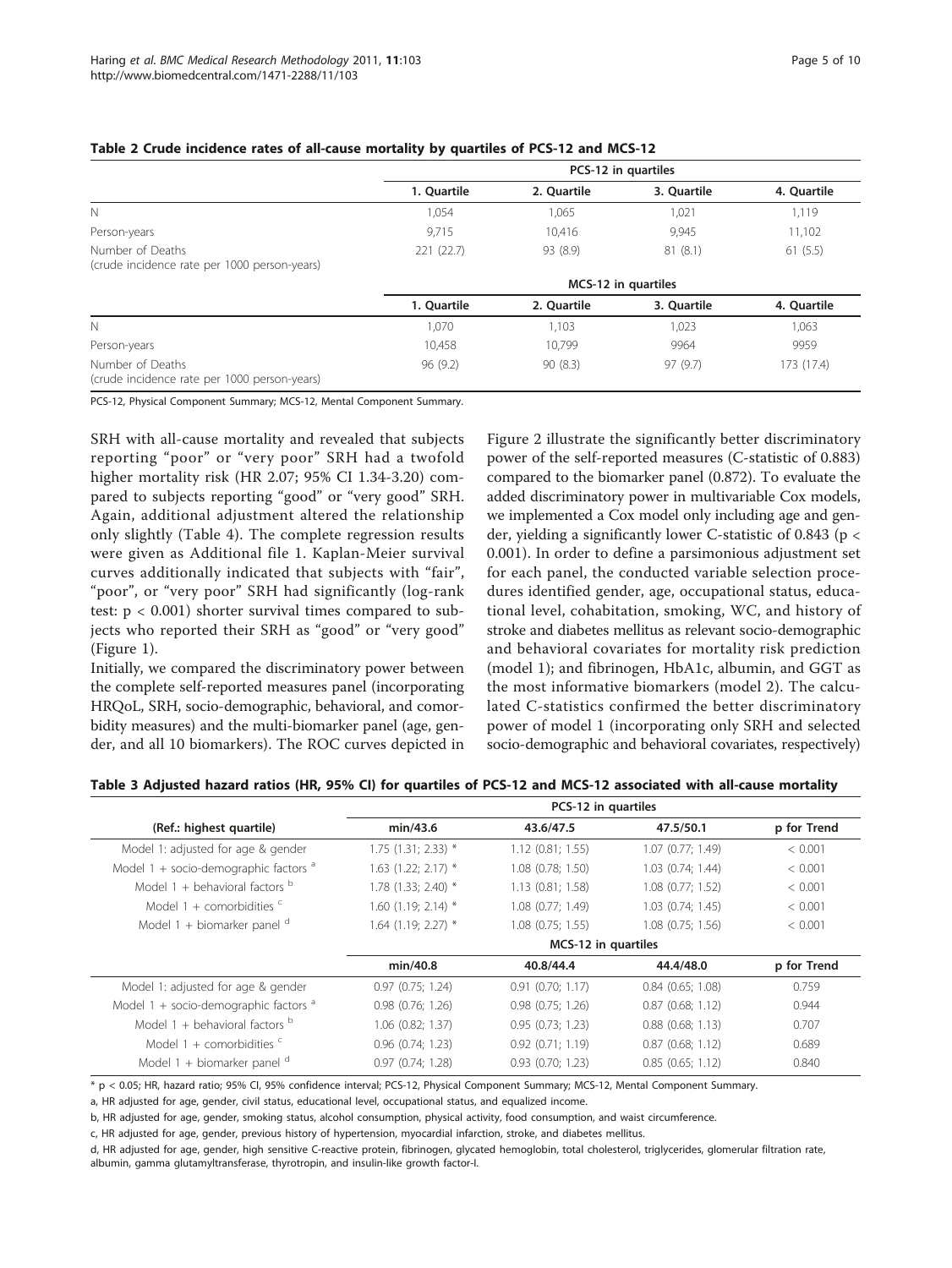|                                                   | SRH in categories     |                     |  |
|---------------------------------------------------|-----------------------|---------------------|--|
| (Ref.: subjects rating SRH "very good" or "good") | "fair"                | "poor & very poor"  |  |
| Model 1: adjusted for age & gender                | $1.23$ $(0.81; 1.88)$ | 2.07 (1.34; 3.20) * |  |
| Model 1 + socio-demographic factors $a$           | 1.17(0.76; 1.78)      | 1.88 (1.21; 2.90) * |  |
| Model 1 + behavioral factors $b$                  | $1.16$ (0.75; 1.80)   | 2.00 (1.28; 3.12) * |  |
| Model 1 + comorbidities $\epsilon$                | $1.18$ (0.77; 1.81)   | 1.87 (1.20; 2.91) * |  |
| Model 1 + biomarker panel $d$                     | $1.11$ (0.70; 1.75)   | 1.63 (1.02; 2.62) * |  |

<span id="page-5-0"></span>Table 4 Adjusted hazard ratios (HR, 95% CI) for self-rated health (SRH) associated with all-cause mortality

 $*$  p < 0.05; HR, hazard ratio; 95% CI, 95% confidence interval.

a, HR adjusted for age, gender, civil status, educational level, occupational status, and equalized income.

b, HR adjusted for age, gender, smoking status, alcohol consumption, physical activity, food consumption, and waist circumference.

c, HR adjusted for age, gender, previous history of hypertension, myocardial infarction, stroke, and diabetes mellitus.

d, HR adjusted for age, gender, high sensitive C-reactive protein, fibrinogen, glycated hemoglobin, total cholesterol, triglycerides, glomerular filtration rate, albumin, gamma glutamyltransferase, thyrotropin, and insulin-like growth factor-I.

compared to model 2 (age, gender, and the selected biomarkers), yielding a significantly higher C-statistic of 0.883 vs.  $0.873$  ( $p = 0.010$ ). Finally, we combined both reduced models (SRH, selected covariates, and selected biomarkers) and detected the best discriminatory power with a significantly higher C-statistic of 0.887 (p < 0.001) compared to the previously presented separate assessment of model 1 (0.883) or model 2 (0.873). We confirmed this finding with a highly significant IDI, estimated at  $1.5\%$  (p < 0.001).

Sensitivity analyses with the inclusion of multiplicative interaction terms did not yield any significant effect modification caused by gender or age ( $p < 0.05$ ). Furthermore, we found virtually no differences comparing the risk estimates between Cox models with and without time-varying covariates. Stratified analyses revealed that especially middle-aged men (40-59 years) were responsive to the detected associations of low PCS-12 (HR, 3.61; 95% CI, 1.43-9.14) and poor SRH (HR, 4.37; 95% CI, 1.27-15.04) with all-cause mortality. Finally, the additional inclusion of non-response weights



altered the revealed estimates only slightly (data not shown).

## Discussion

#### Principal findings

The present study investigated the associations between subjective health, multiple biomarkers, and mortality



glycated hemoglobin, total cholesterol, triglycerides, glomerular filtration rate, albumin, gamma glutamyltransferase, thyrotropin, and

insulin-like growth factor-I.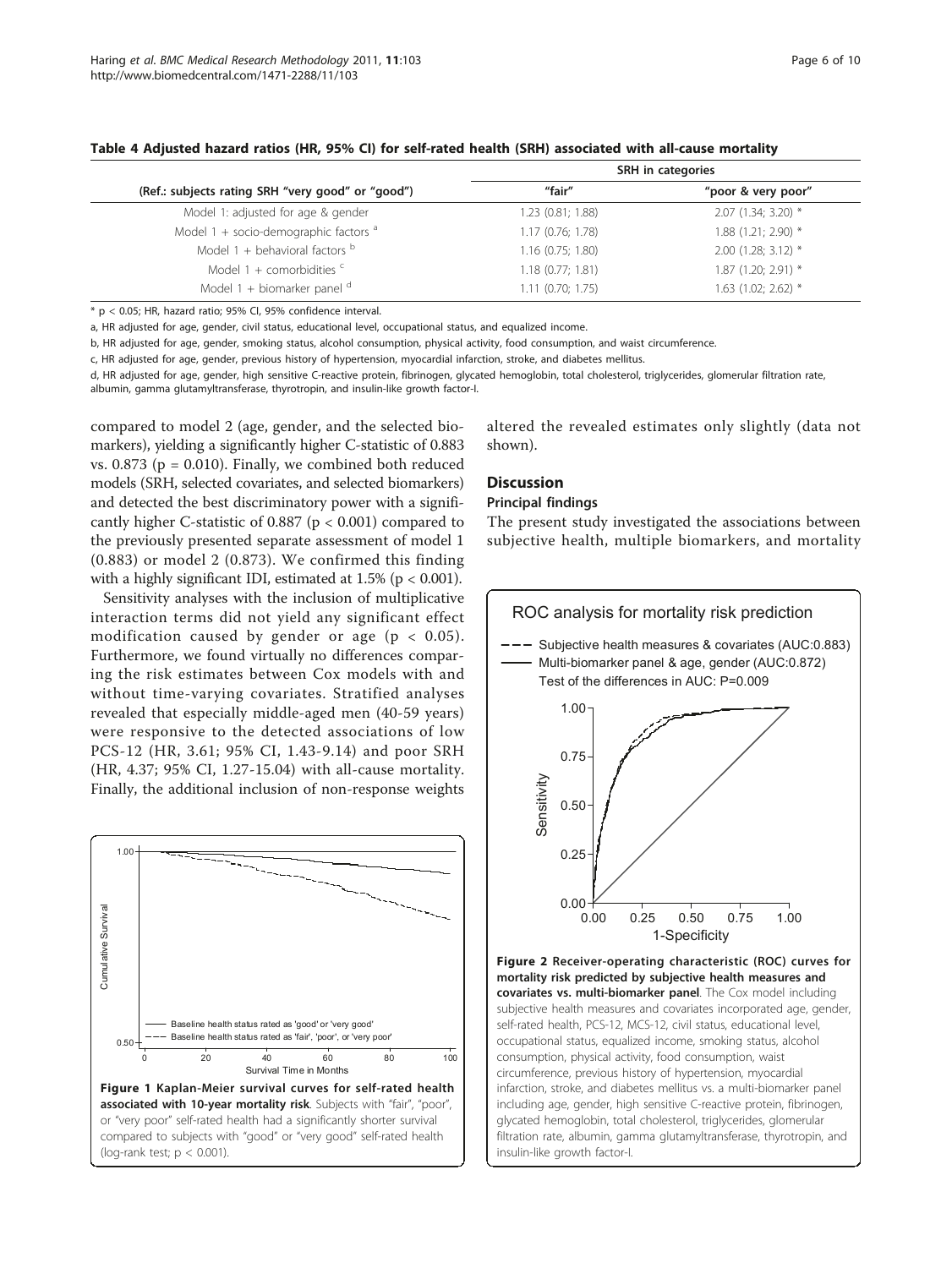risk; offering three principal findings. First, we found that poor SRH and low PCS-12 scores were significantly associated with increased risk of all-cause mortality, independent of a broad spectrum of standard covariates and multiple biomarkers. Second, we found that a risk assessment using subjective health instruments and standard covariates yielded a better mortality risk prediction compared to that of a multi-biomarker panel. Finally, we were able to show that the most accurate mortality risk prediction was obtained from a combined assessment of subjective health and biomarkers.

## HRQoL & mortality

Our presented risk estimates of the association between low PCS-12 and mortality were similar to those previously reported among Taiwanese community-dwelling elderly [[12\]](#page-8-0), but much smaller compared to estimates among American community-dwelling elderly [\[10](#page-8-0)]. We were not able to detect any association of MCS-12 with all-cause mortality in the present study. This result is in line with previous studies based on particular disease groups [[17,19](#page-8-0),[20,37](#page-8-0)-[39\]](#page-8-0) or community cohorts [\[10](#page-8-0)-[12](#page-8-0)], which similarly found PCS-12 but not MCS-12 associated with mortality after multivariable adjustment. Thus, our findings supports the notion that physical domains of HRQoL measures are be more tightly related to mortality compared to mental domains [\[14,40,41](#page-8-0)]. As a potential explanation, it is possible that despite the high concordance between PCS-12/MCS-12 and SF-36 scores [[2\]](#page-7-0), particular aspects of mental functioning are not captured, ultimately leading to absent associations. However, it has been shown that the mental health status contributes to the PCS-12 as opposed to MCS-12, most likely due to the strong interrelationship between physical and mental domains of health [\[42\]](#page-9-0). Thus, the strength of relationship between mental HRQoL and health outcomes may be diluted due to limitations in the applied MCS-12 metric.

## SRH & mortality

Our observed effect sizes between SRH and mortality reflect fairly well the range found in the literature, although the confidence intervals are somewhat wider [[7](#page-8-0),[43\]](#page-9-0). Our results are in line with previous investigations suggesting SRH not only as an independent predictor of mortality risk, but also as a stronger predictor than HRQoL [[40,](#page-8-0)[44](#page-9-0)]. Because we and previous studies found the relationship between SRH and mortality to be stronger in men than in women [\[6](#page-8-0)[,45\]](#page-9-0), and stronger in younger than older individuals [[46](#page-9-0)], we conducted sensitivity analyses incorporating interaction terms for gender and age, but without detecting any significant effect modification.

## Biomarker panel

To the best of our knowledge, this is the first population-based study to systematically assess the impact of a comprehensive multi-biomarker panel on the subjective health-mortality association. Our finding of an association between poor SRH and low PCS-12 scores with increased mortality risk was independent of a broad spectrum of multiple biomarkers from distinct biological pathways. This finding is in line with previous results from a five-year follow-up of 4,065 individuals aged 71 years or older, showing SRH significantly associated with mortality risk after adjustment for various biomarkers including albumin, white blood cell count, hemoglobin, high-density lipoprotein cholesterol, and creatinine [[47](#page-9-0)]. It is important to note that this previous study included biomarkers only for additional adjustment, but not to assess their comparative predictive performance with regard to mortality risk.

When we applied variable selection procedures to answer the question which of the 10 biomarkers were most predictive in terms of mortality risk, we identified fibrinogen, HbA1c, albumin, and GGT as the most predictive biomarkers. These pathophysiological highly plausible mortality risk candidate biomarkers reflect disturbances in hemostasis (fibrinogen), metabolism (HbA1c), kidney disease (albumin), and liver disease (GGT). Their predictive ability has been shown to be similar to the full biomarker panel, suggesting improved risk stratification effectiveness using this parsimonious set of biomarkers. But even more interestingly, the predictive performance of these selected four biomarkers was shown to be nearly as good as a risk assessment based on subjective health instruments and standard covariates. While previous studies accumulated evidence that subjective health is a powerful mortality risk predictor, the present findings add to the existing literature indicating that this selected biomarker set plus information about gender and age do about as well. Finally, we were able to show that the combined assessment of subjective health and biomarkers significantly improved the discriminatory ability of the mortality risk prediction model beyond that of each separate panel. There is only one previous study among US veterans that investigated the predictive power of PCS-12 [[43\]](#page-9-0). Compared to our estimates, they reported a slightly lower C-statistic of 0.73, which could be explained by sampling artifacts as veterans tend to be older with a higher proportion of males than in general populations. However, our results suggest that the physiological effects of subjective health measures are synergistic with those captured by the biomarker panel, whereas a combined assessment was identified as the most sensitive barometer of physiologic states associated with increased mortality risk.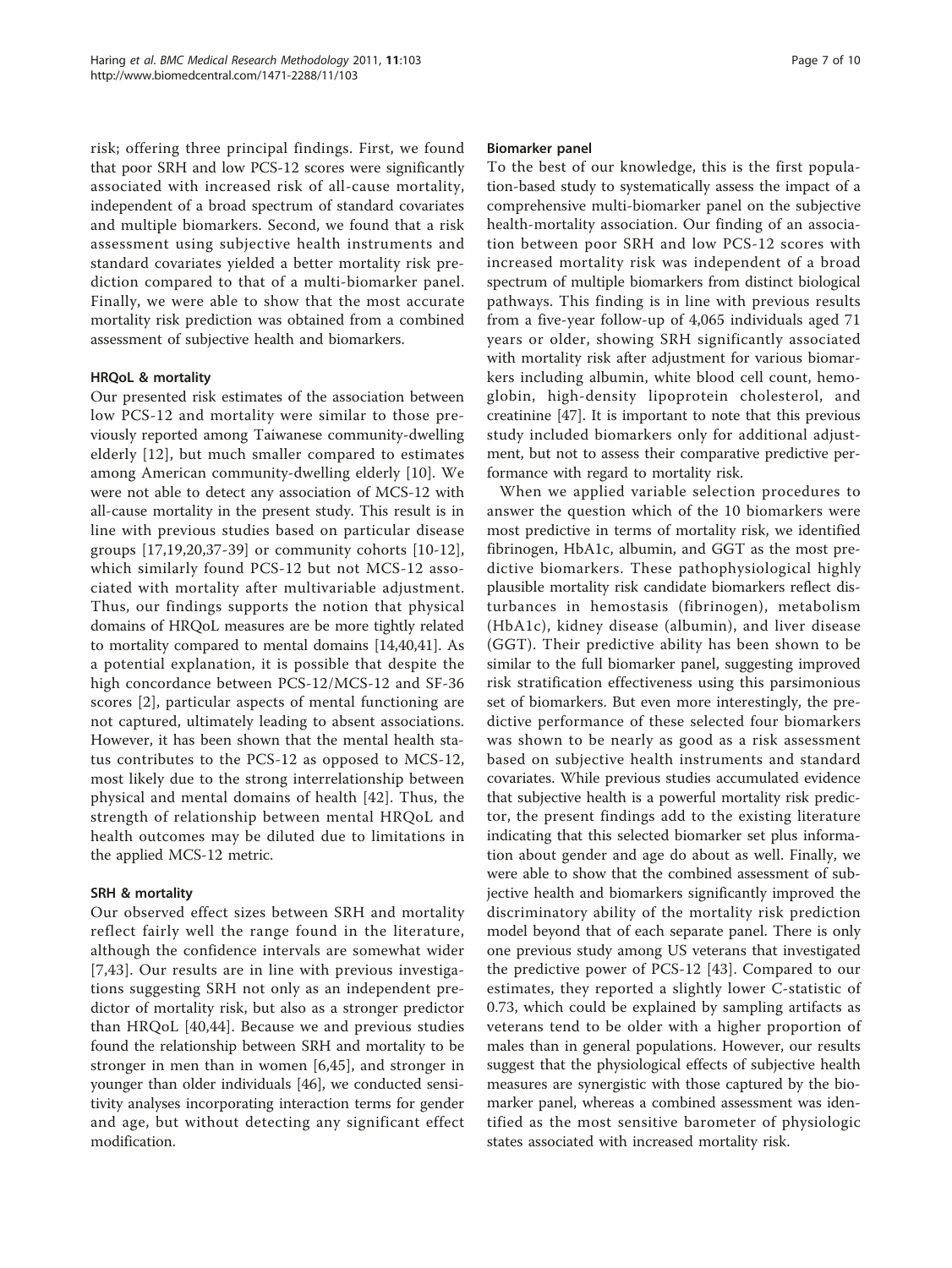#### <span id="page-7-0"></span>Strengths and limitations

The strengths of our study include a prospective population-based sample of adults aged 20-79 years, a completed 10-year follow-up period utilizing valid and reliable mortality data based on a national death register, comprehensive subjective health and covariable assessment, as well as a broad multi-biomarker panel. Nonetheless, the present study has several limitations. First, non-response bias may potentially exist in this sample, because non-response is particular relevant for self-report of mental properties. But when we performed sensitivity analyses accounting for non-response bias, we detected only minimal deviations from our main results. Second, this study sampled a healthy adult population, with only 11% of participants deceased over the followup period. But although this proportion is lower than in several previous studies, a comprehensive review of single-item measured SRH and mortality concluded that studies with lower than 10% mortality found similar effect sizes as studies with higher mortality rates [[7\]](#page-8-0). Even a study with only 5% decedents demonstrated similar effect sizes for the association between SF-12 derived HRQoL and mortality risk [[12](#page-8-0)]. Third, changes in HRQoL over time have been suggested to be as important as the actual baseline value in terms of mortality risk prediction. Studies in selected populations showed that individuals moving from low to high SF-36 scores (improvement) had similar mortality patterns than those who scored high over time [\[11](#page-8-0)[,48](#page-9-0)]. Although this analytical approach would have been a valuable extension of the present study based on baseline measurements, it is yet unclear how a change in HRQoL over time is related to mortality in the general population.

#### Conclusions

The present results from a large population-based epidemiological study demonstrate that the association of poor SRH and low PCS-12 with mortality is independent of a broad spectrum of standard covariates and multiple biomarkers from distinct biological pathways. But the key finding of the present study is that a small set of biomarkers conjointly with subjective health instruments and socio-demographic standard measures significantly improved the mortality risk prediction above and beyond a separate assessment.

While the first finding is more confirmative in nature, the latter holds important implications from epidemiological and public health perspectives. Incorporating both subjective health assessment and a small set of biomarkers into routine data collection could be used to monitor population health, especially to identify subpopulations particularly at risk. Doing so, the improved identification of high-risk individuals could

increase this efficacy of disease prevention strategies. However, further research must be conducted to elucidate how subjective health and biomarkers are interrelated and interdependent. Carrying the present results forward to cause-specific mortality and morbidity will lead to a better understanding of these relationships.

#### **Disclosures**

The authors have nothing to disclose.

#### Additional material

[Additional file 1: A](http://www.biomedcentral.com/content/supplementary/1471-2288-11-103-S1.PDF)djusted hazard ratios (95% CI) for PCS-12, MCS-12, and self-rated health associated with all-cause mortality. Complete regression results of all Cox proportional-hazards analyses.

#### Acknowledgements

Statistical analysis were supported by the Community Medicine Research net (CMR) of the University of Greifswald, Germany, which is funded by the Federal Ministry of Education and Research, the Ministry of Cultural Affairs as well as the Social Ministry of the Federal State of Mecklenburg-West Pomerania. The CMR encompasses several research projects which are sharing data of the population-based Study of Health in Pomerania (SHIP; <http://www.community-medicine.de>). This work is part of the research project Greifswald Approach to Individualized Medicine (GANI\_MED). The GANI\_MED consortium is funded by the Federal Ministry of Education and Research and the Ministry of Cultural Affairs of the Federal State of Mecklenburg -West Pomerania (03IS2061A).

#### Author details

<sup>1</sup>Institute for Clinical Chemistry and Laboratory Medicine, University of Greifswald, (Ferdinand-Sauerbruch Str.), Greifswald, (17475), Germany. <sup>2</sup>Institute for Community Medicine, University of Greifswald, (Walther Rathenau Str. 48), Greifswald, (17487), Greifswald, Germany. <sup>3</sup>Department of Cardiology; University of Greifswald, (Friedrich-Loefflerstraße 23a), Greifswald, (17489), Greifswald, Germany.

#### Authors' contributions

RH; JM, TK, and HW contributed to the study design and ideas for the data analysis. HV, MD, MN, and HW organized the sample collection and data preparation. Statistical analyses were performed by RH. RH, YSF, JM, HW, and TK contributed to the interpretation of the results and the discussion. RH drafted the manuscript and wrote the final version together with all other co-authors. All authors read and approved the final manuscript.

#### Competing interests

The authors declare that they have no competing interests.

Received: 9 February 2011 Accepted: 12 July 2011 Published: 12 July 2011

#### References

- 1. Raczek AE, Ware JE, Bjorner JB, Gandek B, Haley SM, Aaronson NK, Apolone G, Bech P, Brazier JE, Bullinger M, Sullivan M: Comparison of Rasch and summated rating scales constructed from SF-36 physical functioning items in seven countries: results from the IQOLA Project. International Quality of Life Assessment. JClinEpidemiol 1998, 51(11):1203-1214.
- 2. Ware J, Kosinski M, Keller SD: [A 12-Item Short-Form Health Survey:](http://www.ncbi.nlm.nih.gov/pubmed/8628042?dopt=Abstract) [construction of scales and preliminary tests of reliability and validity.](http://www.ncbi.nlm.nih.gov/pubmed/8628042?dopt=Abstract) Medical care 1996, 34(3):220-233.
- Ware JE, Kosinski M, Gandek B, Aaronson NK, Apolone G, Bech P, Brazier J, Bullinger M, Kaasa S, Leplege A, Prieto L, Sullivan M: The factor structure of the SF-36 Health Survey in 10 countries: results from the IQOLA Project.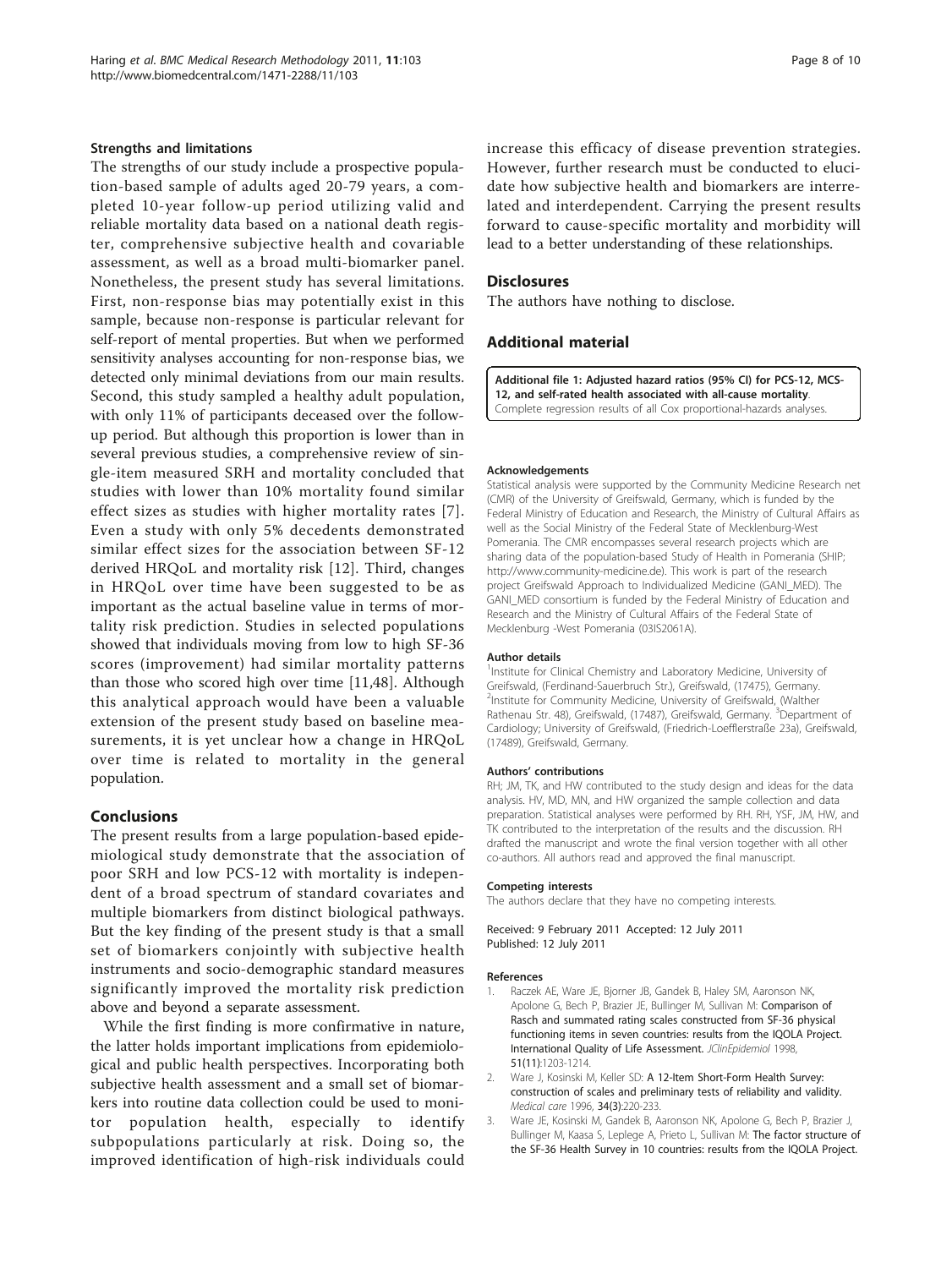<span id="page-8-0"></span>International Quality of Life Assessment. JClinEpidemiol 1998. 51(11):1159-1165.

- 4. Kontodimopoulos N, Pappa E, Niakas D, Tountas Y: [Validity of SF-12](http://www.ncbi.nlm.nih.gov/pubmed/17900374?dopt=Abstract) [summary scores in a Greek general population.](http://www.ncbi.nlm.nih.gov/pubmed/17900374?dopt=Abstract) Health and quality of life outcomes 2007, 5:55.
- Burstrom B, Fredlund P: Self rated health: Is it as good a predictor of subsequent mortality among adults in lower as well as in higher social classes? JEpidemiolCommunity Health 2001, 55(11):836-840.
- Heidrich J, Liese AD, Lowel H, Keil U: Self-rated health and its relation to all-cause and cardiovascular mortality in southern Germany. Results from the MONICA Augsburg cohort study 1984-1995. AnnEpidemiol 2002, 12(5):338-345.
- 7. Idler EL, Benyamini Y: Self-rated health and mortality: a review of twentyseven community studies. JHealth SocBehav 1997, 38(1):21-37.
- 8. Singh-Manoux A, Gueguen A, Martikainen P, Ferrie J, Marmot M, Shipley M: Self-rated health and mortality: short- and long-term associations in the Whitehall II study. PsychosomMed 2007, 69(2):138-143.
- 9. Farkas J, Nabb S, Zaletel-Kragelj L, Cleland JG, Lainscak M: Self-rated health and mortality in patients with chronic heart failure. EurJHeart Fail 2009, 11(5):518-524.
- 10. Dorr DA, Jones SS, Burns L, Donnelly SM, Brunker CP, Wilcox A, Clayton PD: Use of health-related, quality-of-life metrics to predict mortality and hospitalizations in community-dwelling seniors. JAmGeriatrSoc 2006, 54(4):667-673.
- 11. Otero-Rodriguez A, Leon-Munoz LM, Balboa-Castillo T, Banegas JR, Rodriguez-Artalejo F, Guallar-Castillon P: Change in health-related quality of life as a predictor of mortality in the older adults. QualLife Res 19(1):15-23.
- 12. Tsai SY, Chi LY, Lee CH, Chou P: Health-related quality of life as a predictor of mortality among community-dwelling older persons. EurJEpidemiol 2007, 22(1):19-26.
- 13. Gotay CC, Kawamoto CT, Bottomley A, Efficace F: The prognostic significance of patient-reported outcomes in cancer clinical trials. JClinOncol 2008, 26(8):1355-1363.
- 14. Quinten C, Coens C, Mauer M, Comte S, Sprangers MA, Cleeland C, Osoba D, Bjordal K, Bottomley A: [Baseline quality of life as a prognostic](http://www.ncbi.nlm.nih.gov/pubmed/19695956?dopt=Abstract) [indicator of survival: a meta-analysis of individual patient data from](http://www.ncbi.nlm.nih.gov/pubmed/19695956?dopt=Abstract) [EORTC clinical trials.](http://www.ncbi.nlm.nih.gov/pubmed/19695956?dopt=Abstract) Lancet Oncol 2009, 10(9):865-871.
- 15. McEwen LN, Kim C, Haan MN, Ghosh D, Lantz PM, Thompson TJ, Herman WH: Are health-related quality-of-life and self-rated health associated with mortality? Insights from Translating Research Into Action for Diabetes (TRIAD). PrimCare Diabetes 2009, 3(1):37-42.
- 16. Faller H, Stork S, Schowalter M, Steinbuchel T, Wollner V, Ertl G, Angermann CE: Is health-related quality of life an independent predictor of survival in patients with chronic heart failure? JPsychosomRes 2007, 63(5):533-538.
- 17. Rodriguez-Artalejo F, Guallar-Castillon P, Pascual CR, Otero CM, Montes AO, Garcia AN, Conthe P, Chiva MO, Banegas JR, Herrera MC: Health-related quality of life as a predictor of hospital readmission and death among patients with heart failure. ArchInternMed 2005, 165(11):1274-1279.
- 18. Budweiser S, Hitzl AP, Jorres RA, Schmidbauer K, Heinemann F, Pfeifer M: Health-related quality of life and long-term prognosis in chronic hypercapnic respiratory failure: a prospective survival analysis. RespirRes 2007, 8:92.
- 19. Sprenkle MD, Niewoehner DE, Nelson DB, Nichol KL: [The Veterans Short](http://www.ncbi.nlm.nih.gov/pubmed/15249446?dopt=Abstract) [Form 36 questionnaire is predictive of mortality and health-care](http://www.ncbi.nlm.nih.gov/pubmed/15249446?dopt=Abstract) [utilization in a population of veterans with a self-reported diagnosis of](http://www.ncbi.nlm.nih.gov/pubmed/15249446?dopt=Abstract) [asthma or COPD.](http://www.ncbi.nlm.nih.gov/pubmed/15249446?dopt=Abstract) Chest 2004, 126(1):81-89.
- 20. Hayashino Y, Fukuhara S, Akiba T, Akizawa T, Asano Y, Saito S, Kurokawa K: Low health-related quality of life is associated with all-cause mortality in patients with diabetes on haemodialysis: the Japan Dialysis Outcomes and Practice Pattern Study. DiabetMed 2009, 26(9):921-927.
- 21. Cunningham WE, Crystal S, Bozzette S, Hays RD: The association of healthrelated quality of life with survival among persons with HIV infection in the United States. JGenInternMed 2005, 20(1):21-27.
- 22. Salomaa V, Havulinna A, Saarela O, Zeller T, Jousilahti P, Jula A, Muenzel T, Aromaa A, Evans A, Kuulasmaa K, Blankenberg S: Thirty-one novel biomarkers as predictors for clinically incident diabetes. PloS one 5(4): e10100.
- 23. Zethelius B, Berglund L, Sundstrom J, Ingelsson E, Basu S, Larsson A, Venge P, Arnlov J: [Use of multiple biomarkers to improve the prediction](http://www.ncbi.nlm.nih.gov/pubmed/18480203?dopt=Abstract)

[of death from cardiovascular causes.](http://www.ncbi.nlm.nih.gov/pubmed/18480203?dopt=Abstract) The New England journal of medicine 2008, 358(20):2107-2116.

- 24. Ingelsson E, Pencina MJ, Tofler GH, Benjamin EJ, Lanier KJ, Jacques PF, Fox CS, Meigs JB, Levy D, Larson MG, Selhub J, D'Agostino RB, Wang TJ, Vasan RS: [Multimarker approach to evaluate the incidence of the](http://www.ncbi.nlm.nih.gov/pubmed/17698726?dopt=Abstract) [metabolic syndrome and longitudinal changes in metabolic risk factors:](http://www.ncbi.nlm.nih.gov/pubmed/17698726?dopt=Abstract) [the Framingham Offspring Study.](http://www.ncbi.nlm.nih.gov/pubmed/17698726?dopt=Abstract) Circulation 2007, 116(9):984-992.
- 25. Haring R, Alte D, Volzke H, Sauer S, Wallaschofski H, John U, Schmidt CO: [Extended recruitment efforts minimize attrition but not necessarily bias.](http://www.ncbi.nlm.nih.gov/pubmed/18834716?dopt=Abstract) J Clin Epidemiol 2009, 62(3):252-260.
- 26. Volzke H, Alte D, Schmidt CO, Radke D, Lorbeer R, Friedrich N, Aumann N, Lau K, Piontek M, Born G, Havemann C, Ittermann T, Schipf S, Haring R, Baumeister SE, Wallaschofski H, Nauck M, Frick S, Arnold A, Junger M, Mayerle J, Kraft M, Lerch MM, Dorr M, Reffelmann T, Empen K, Felix SB, Obst A, Koch B, Glaser S, et al: [Cohort profile: the study of health in](http://www.ncbi.nlm.nih.gov/pubmed/20167617?dopt=Abstract) [pomerania.](http://www.ncbi.nlm.nih.gov/pubmed/20167617?dopt=Abstract) International journal of epidemiology 2011, 40(2):294-307.
- 27. Alte D, Luedemann J, Rose HJ, John U: [Laboratory markers carbohydrate](http://www.ncbi.nlm.nih.gov/pubmed/15201636?dopt=Abstract)[deficient transferrin, gamma-glutamyltransferase, and mean corpuscular](http://www.ncbi.nlm.nih.gov/pubmed/15201636?dopt=Abstract) [volume are not useful as screening tools for high-risk drinking in the](http://www.ncbi.nlm.nih.gov/pubmed/15201636?dopt=Abstract) [general population: results from the Study of Health in Pomerania](http://www.ncbi.nlm.nih.gov/pubmed/15201636?dopt=Abstract) [\(SHIP\).](http://www.ncbi.nlm.nih.gov/pubmed/15201636?dopt=Abstract) Alcoholism, clinical and experimental research 2004, 28(6):931-940.
- 28. Winkler G, Doring A: [Validation of a short qualitative food frequency list](http://www.ncbi.nlm.nih.gov/pubmed/9800314?dopt=Abstract) [used in several German large scale surveys.](http://www.ncbi.nlm.nih.gov/pubmed/9800314?dopt=Abstract) Zeitschrift fur Ernahrungswissenschaft 1998, 37(3):234-241.
- 29. Kawachi I, Kennedy BP: [The relationship of income inequality to](http://www.ncbi.nlm.nih.gov/pubmed/21751439?dopt=Abstract) [mortality: does the choice of indicator matter?](http://www.ncbi.nlm.nih.gov/pubmed/21751439?dopt=Abstract) Social science & medicine (1982) 1997, 45(7):1121-1127.
- 30. Levey AS, Bosch JP, Lewis JB, Greene T, Rogers N, Roth D: [A more accurate](http://www.ncbi.nlm.nih.gov/pubmed/10075613?dopt=Abstract) [method to estimate glomerular filtration rate from serum creatinine: a](http://www.ncbi.nlm.nih.gov/pubmed/10075613?dopt=Abstract) [new prediction equation. Modification of Diet in Renal Disease Study](http://www.ncbi.nlm.nih.gov/pubmed/10075613?dopt=Abstract) [Group.](http://www.ncbi.nlm.nih.gov/pubmed/10075613?dopt=Abstract) Ann Intern Med 1999, 130(6):461-470.
- 31. Cook NR: [Use and misuse of the receiver operating characteristic curve](http://www.ncbi.nlm.nih.gov/pubmed/17309939?dopt=Abstract) [in risk prediction.](http://www.ncbi.nlm.nih.gov/pubmed/17309939?dopt=Abstract) Circulation 2007, 115(7):928-935.
- 32. Pencina MJ, D'Agostino RB, D'Agostino RB, Vasan RS: [Evaluating the added](http://www.ncbi.nlm.nih.gov/pubmed/17569110?dopt=Abstract) [predictive ability of a new marker: from area under the ROC curve to](http://www.ncbi.nlm.nih.gov/pubmed/17569110?dopt=Abstract) [reclassification and beyond.](http://www.ncbi.nlm.nih.gov/pubmed/17569110?dopt=Abstract) Stat Med 2008, 27(2):157-172, discussion 207-112.
- 33. Afifi AA, Kotlerman JB, Ettner SL, Cowan M: [Methods for improving](http://www.ncbi.nlm.nih.gov/pubmed/17112339?dopt=Abstract) [regression analysis for skewed continuous or counted responses.](http://www.ncbi.nlm.nih.gov/pubmed/17112339?dopt=Abstract) Annual review of public health 2007, 28:95-111.
- 34. Donders AR, van der Heijden GJ, Stijnen T, Moons KG: [Review: a gentle](http://www.ncbi.nlm.nih.gov/pubmed/16980149?dopt=Abstract) [introduction to imputation of missing values.](http://www.ncbi.nlm.nih.gov/pubmed/16980149?dopt=Abstract) Journal of clinical epidemiology 2006, 59(10):1087-1091.
- 35. Van Buuren S, Outshoorn K: Flexible multivariate imputation by mice. Technical report Leiden: TNO prevention and Health; 1999.
- 36. von Elm E, Altman DG, Egger M, Pocock SJ, Gotzsche PC, Vandenbroucke JP: [The Strengthening the Reporting of Observational](http://www.ncbi.nlm.nih.gov/pubmed/18064739?dopt=Abstract) [Studies in Epidemiology \(STROBE\) statement: guidelines for reporting](http://www.ncbi.nlm.nih.gov/pubmed/18064739?dopt=Abstract) [observational studies.](http://www.ncbi.nlm.nih.gov/pubmed/18064739?dopt=Abstract) Lancet 2007, 370(9596):1453-1457.
- 37. Domingo-Salvany A, Lamarca R, Ferrer M, Garcia-Aymerich J, Alonso J, Felez M, Khalaf A, Marrades RM, Monso E, Serra-Batlles J, Anto JM: Healthrelated quality of life and mortality in male patients with chronic obstructive pulmonary disease. AmJRespirCrit Care Med 2002, 166(5):680-685.
- 38. Mapes DL, Lopes AA, Satayathum S, McCullough KP, Goodkin DA, Locatelli F, Fukuhara S, Young EW, Kurokawa K, Saito A, Bommer J, Wolfe RA, Held PJ, Port FK: [Health-related quality of life as a predictor of](http://www.ncbi.nlm.nih.gov/pubmed/12787427?dopt=Abstract) [mortality and hospitalization: the Dialysis Outcomes and Practice](http://www.ncbi.nlm.nih.gov/pubmed/12787427?dopt=Abstract) [Patterns Study \(DOPPS\).](http://www.ncbi.nlm.nih.gov/pubmed/12787427?dopt=Abstract) Kidney Int 2003, 64(1):339-349.
- 39. Rumsfeld JS, MaWhinney S, McCarthy M Jr, Shroyer AL, VillaNueva CB, O'Brien M, Moritz TE, Henderson WG, Grover FL, Sethi GK, Hammermeister KE: [Health-related quality of life as a predictor of](http://www.ncbi.nlm.nih.gov/pubmed/10208145?dopt=Abstract) [mortality following coronary artery bypass graft surgery. Participants of](http://www.ncbi.nlm.nih.gov/pubmed/10208145?dopt=Abstract) [the Department of Veterans Affairs Cooperative Study Group on](http://www.ncbi.nlm.nih.gov/pubmed/10208145?dopt=Abstract) [Processes, Structures, and Outcomes of Care in Cardiac Surgery.](http://www.ncbi.nlm.nih.gov/pubmed/10208145?dopt=Abstract) JAMA 1999, 281(14):1298-1303.
- 40. Dominick KL, Ahern FM, Gold CH, Heller DA: Relationship of health-related quality of life to health care utilization and mortality among older adults. Aging ClinExpRes 2002, 14(6):499-508.
- 41. Lee Y: The predictive value of self assessed general, physical, and mental health on functional decline and mortality in older adults. JEpidemiolCommunity Health 2000, 54(2):123-129.